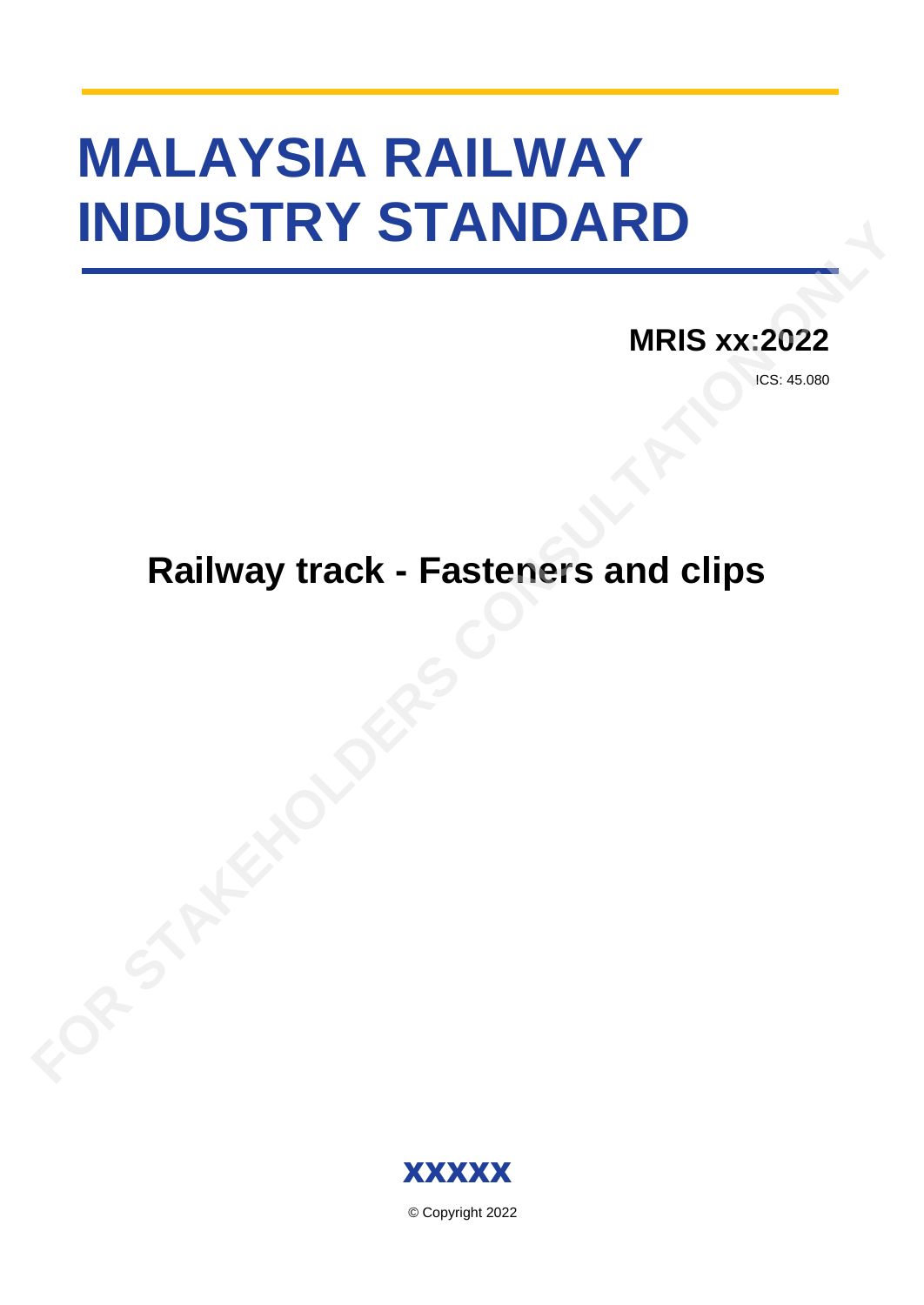### **SIRIM Berhad**

SIRIM Berhad is a premier total solutions provider in quality and technology innovations that helps industries and businesses to compete better through every step of the business value chain.

SIRIM Berhad is the centre of excellence in standardisation, facilitating industries and businesses in enhancing their production and competitiveness, protecting consumers' health and safety, and giving them the choice for quality products and services.

As a standards development organisation, SIRIM Berhad has extensive expertise in standards research and consultancy which helps industries and businesses to meet local and international requirements and practices, through the development of SIRIM Standards.

### **MALAYSIA RAILWAY INDUSTRY STANDARD**

Malaysia Railway Industry Standard (MRIS) are developed according to SIRIM standardisation procedures with participation of interested parties. The Standards are developed through consensus by committees, which consist of experts in the subject matter. The use of MRIS is voluntary, and it is open for adoption by regulators, government agencies, associations, industries, professional bodies, etc. SIRIM Bental is the control of excellence in a standardisation, inclining industries and<br>businesses in enhancing their production and competitiveness, protecting including<br>and safety, and giving them the choice for quality

For further information on SIRIM Standards, please contact:

Training, Standards and Consultancy Department SIRIM STS Sdn Bhd (Company No. 448249 - A) 1, Persiaran Dato' Menteri Section 2, P.O. Box 7035 40700 Shah Alam Selangor Darul Ehsan **MALAYSIA** 

Tel: 60 3 5544 6314/6909 Email: stdsd@sirim.my http://www.sirimsts.my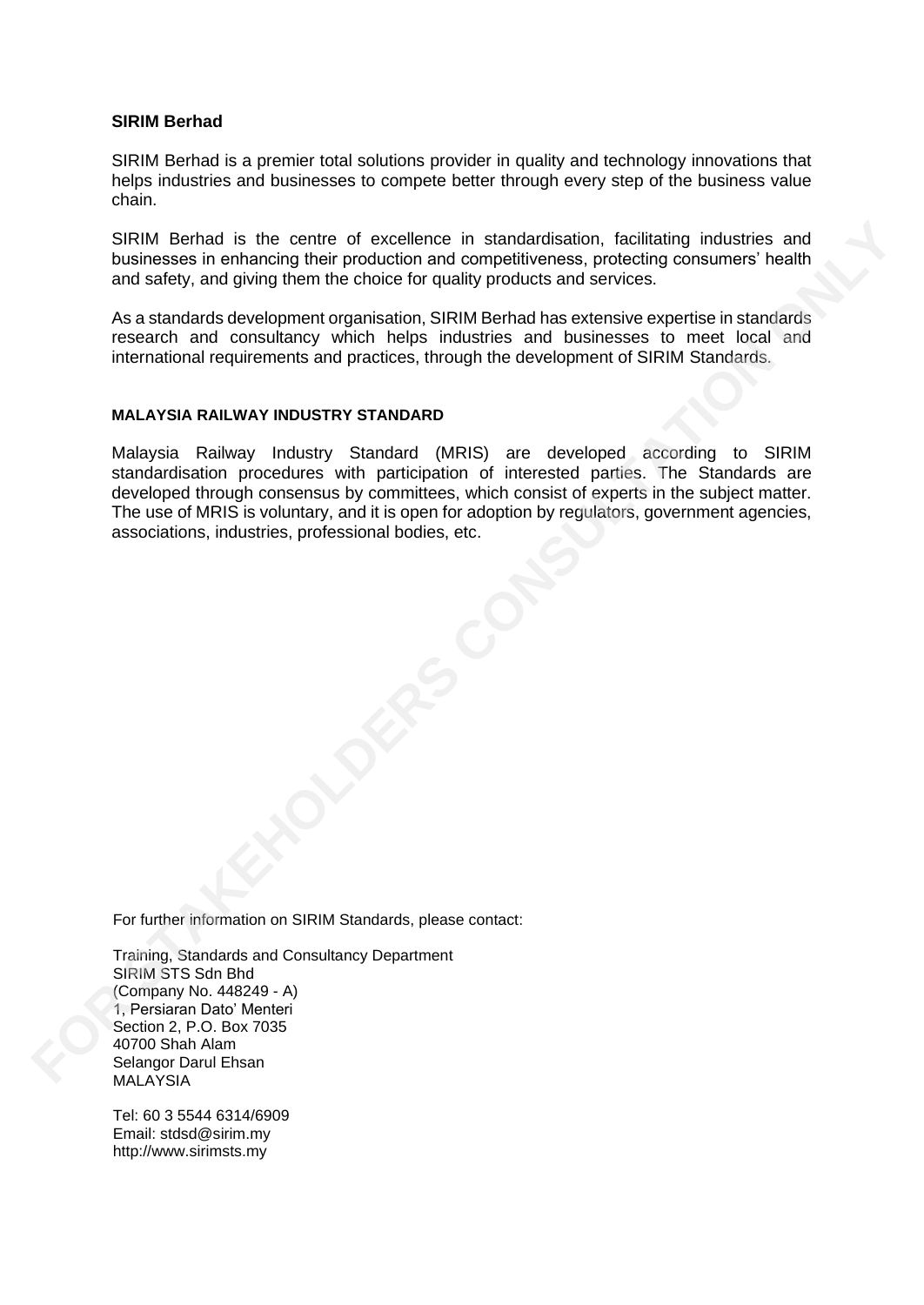Page

### **Contents**

|       | 1              |  |
|-------|----------------|--|
|       | $\overline{2}$ |  |
|       | 3              |  |
|       | 4              |  |
|       | 5              |  |
|       | $\,6$          |  |
|       | $\overline{7}$ |  |
|       |                |  |
| FOR 5 |                |  |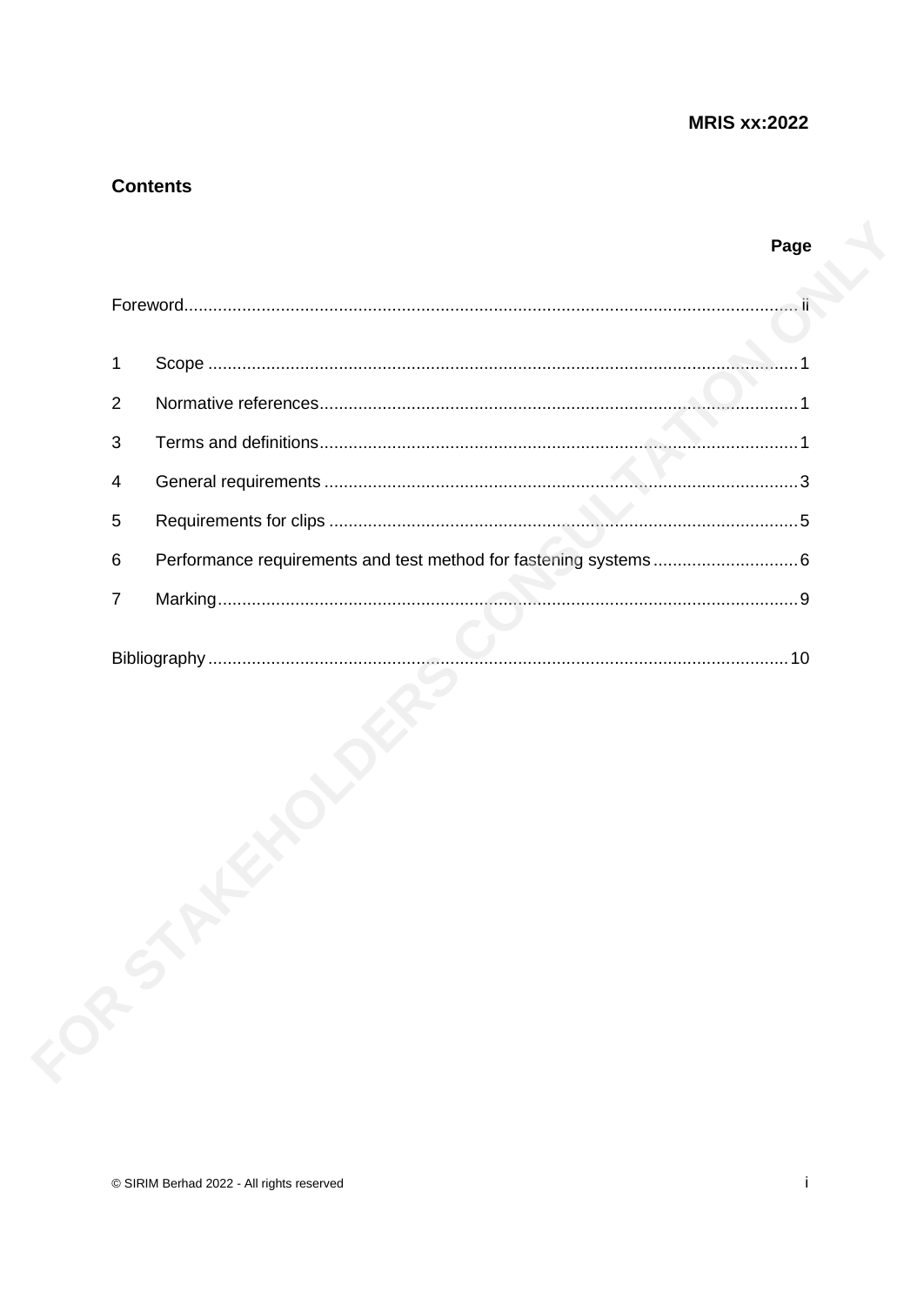### **Foreword**

This standard was developed by the Working Group on Fasteners and Clips, established by SIRIM Berhad.

This standard was developed with the following objectives:

- a) to provide guidance on the performance requirements of fastening system;
- b) to be used as guidance for procurement requirements of fastening system; and
- c) to ensure the quality and safety of fastening system.

This standard will be reviewed periodically, and if necessary, revised, to ensure that it reflects current needs and conditions. Users and other interested parties may submit comments on the contents of this standard for consideration in future versions. This siandard was developed by the Working Group on Fasteners and Clips, established by<br>SIRIM Bernad.<br>This standard was developed with the following objectives:<br>a) to provide guidance on the performance requirements of fas

Compliance with this standard does not by itself grant immunity from legal obligations.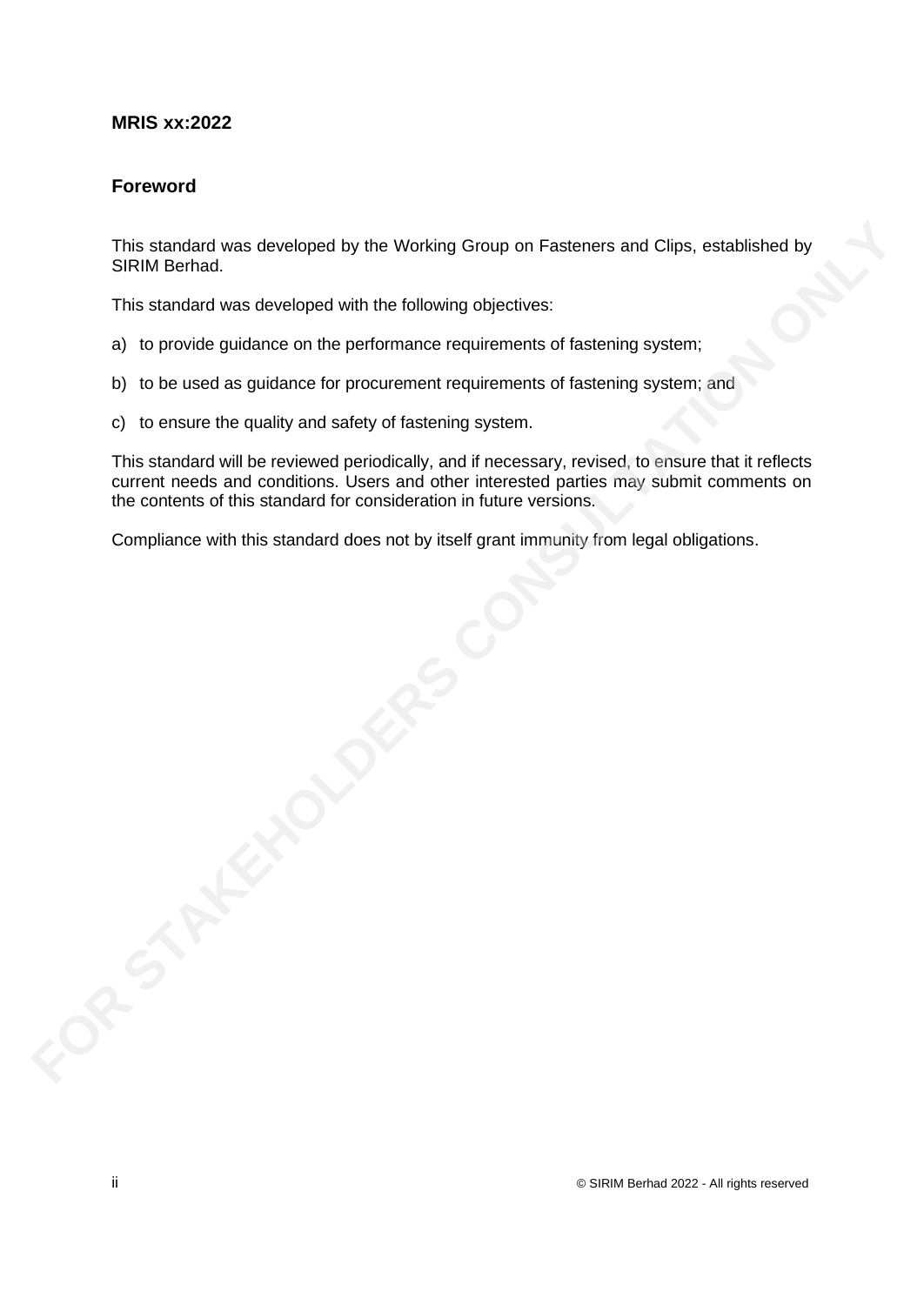### **Railway track - Fasteners and clips**

### **1. Scope**

This standard specifies the performance requirements and test methods for fastening systems. This standard also specifies information required for the procurement of fastening system.

### **2. Normative references**

The following standards, in whole or in part, are normatively referenced in this standard and are indispensable for its application. For dated references, only the edition cited applies. For undated references, the latest edition of the referenced document (including any amendments) applies. 1. Scope<br>
This standard specifies the performance requirements and test methods for fastening<br>
systems. This standard size specifies information required for the procurement of fastening<br>
system<br>
2. Normative references<br>
T

ISO 17668, *Zinc diffusion coatings on ferrous products - Sherardizing - Specification*

BS EN 10089, *Hot-rolled steels for quenched and tempered springs - Technical delivery conditions*

BS EN 13146 series, *Railway applications - Track - Test methods for fastening system*

BS EN 13481 series, *Railway applications - Track - Performance requirements for fastening system*

BS EN 13674-1, *Railway applications. Track. Rail Vignole railway rails 46 kg/m and above*

BS EN 13674-4, *Railway applications. Track. Rail Vignole railway rails from 27 kg/m to, but excluding 46 kg/m*

BS EN 15461, *Railway applications. Noise emission. Characterization of the dynamic properties of track selections for pass by noise measurements*

### **3. Terms and definitions**

For the purposes of this standard, the terms and definitions given in BS EN 13481-1 and the following apply.

### **3.1 categories of fastening system**

Typical types of fastening system related to speed and axle load of trains on tracks, for which they are designed, and the rail section used.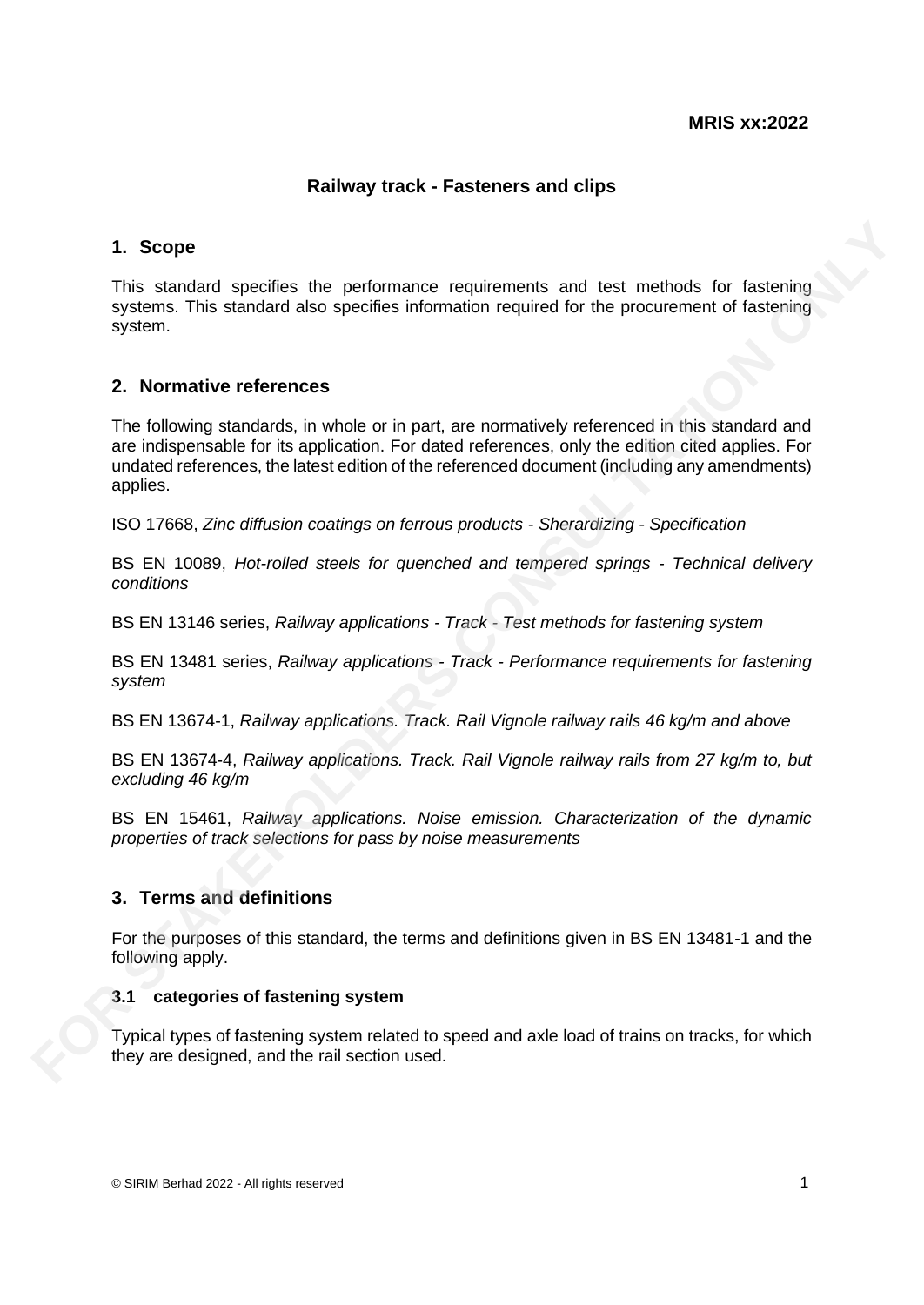### **3.1.1 category A fastening system**

Fastening system designed for urban light rail and some industrial tracks, with a typical axle load of 100 kN, a typical curve radius of 80 m, a typical maximum speed of 100 km/h, a typical rail section of 40E1 and a typical sleeper or support spacing of 800 mm.

NOTE. Rail sections are specified in the EN 13674 series.

### **3.1.2 category B fastening system**

Fastening system designed for urban light rail and some industrial tracks, with a typical axle load of 160 kN, a typical curve radius of 100 m, a typical maximum speed of 140 km/h, a typical rail section of 54E1 and a typical sleeper or support spacing of 600 mm.

NOTE. Rail sections are specified in the EN 13674 series.

### **3.1.3 category C fastening system**

Fastening system designed for conventional main line railways, with a typical axle load of 225 kN, a typical curve radius of 400 m, a typical maximum speed of 250 km/h, a typical rail section of 60E1 and a typical sleeper or support spacing of 600 mm.

NOTE. Rail sections are specified in the EN 13674 series.

### **3.1.4 category D fastening system**

Fastening system designed for lines with large radius curves, often used for high-speed trains and having a typical axle load of 180 kN, a typical curve radius of 800 m, a typical rail section of 60E1, a typical sleeper or support spacing of 600 mm and any typical maximum speed. Fastering system designed for unhan light rail and some industrial racks, with a typical axis and the contact surfaces on the contact surfaces on the contact surfaces of the contact surfaces of the contact surfaces of the

NOTE. Rail sections are specified in the EN 13674 series.

### **3.1.5 category E fastening system**

Fastening system designed for mixed traffic line carrying heavy freight trains, with a typical axle load of 300 kN, a typical curve radius of 150 m, a typical maximum speed of 200 km/h, a typical rail section of 60E1 and a typical sleeper or support spacing of 600 mm.

NOTE. Rail sections are specified in the EN 13674 series.

### **3.2 fastening system**

Assembly of components which secures a rail to the supporting structure and retains it in the required position whilst permitting any necessary vertical, lateral and longitudinal movement.

NOTE. Such an assembly includes components to distribute the loads from the rail into the supporting structure, the rail from the supporting structure.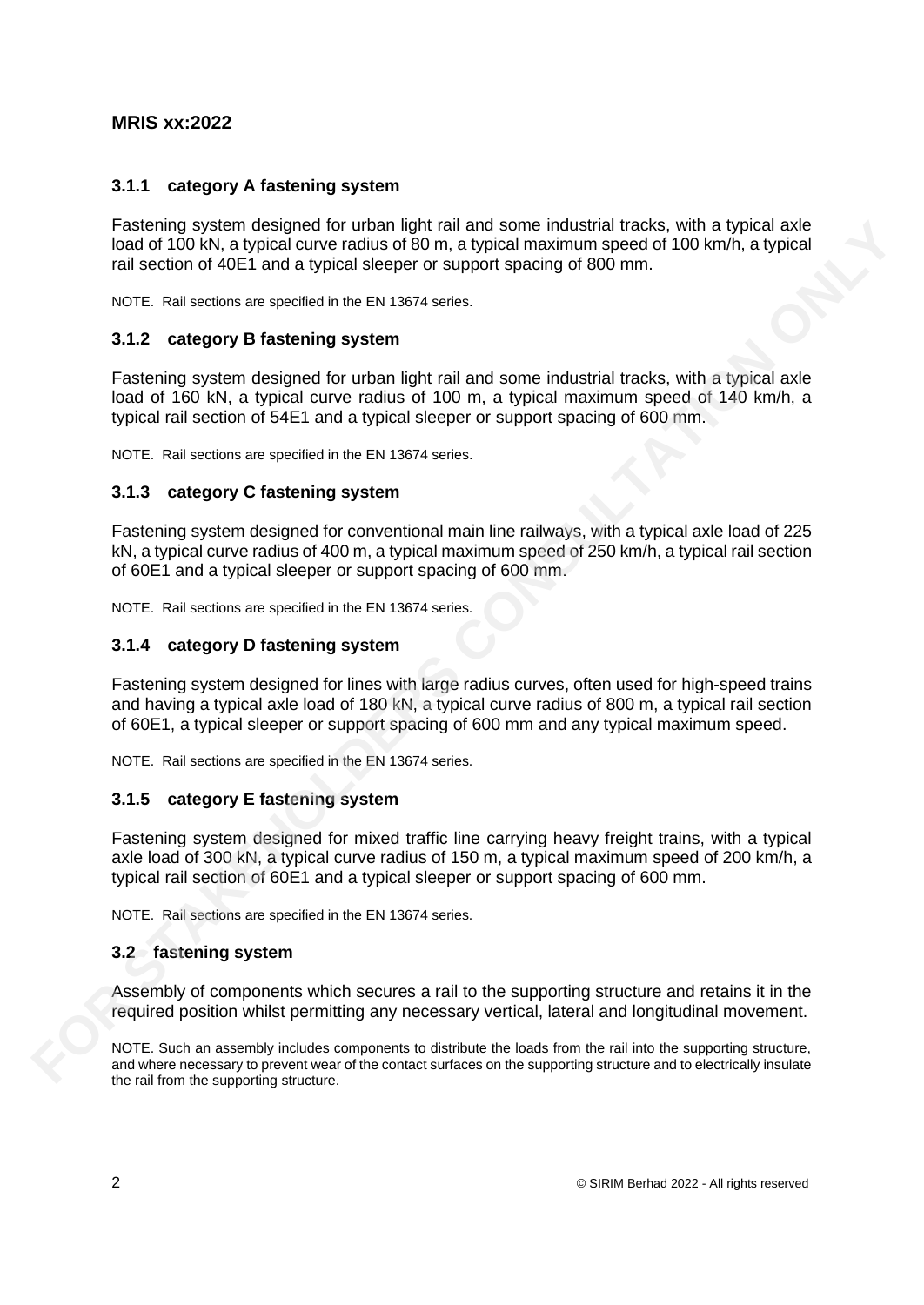### **3.3 rail fastening**

Devices used to secure the running rails to chairs, base plates or directly to sleepers, bearers or other rail support systems.

### **3.4 self-tensioning fastening**

Fastening system that creates the required tension through insertion without the need for any post-tension through tightening of screws, bolts or nuts etc.

### **4. General requirements**

- **4.1** The fastening system used for railway track may be any of the following types:
- a) Direct fastening system

Assembly in which a rail is directly secured to the supporting structure with or without a baseplate.

b) Indirect fastening system

Assembly in which a rail is secured to a baseplate independently of the fastening of the baseplate to the supporting structure.

c) Rigid fastening system

Assembly which is designed to clamp the rail tightly to the sleeper and does not incorporate a resilient component apart from any rail pad.

NOTE. A fully compressed spring washer is not a resilient component.

d) Web support fastening system

Assembly in which the principal means of securing the rail to its support is by action on the web of the rail and under the head of the rail.

e) Noise and vibration attenuation fastening

Two level elasticity of the fastenings and elastomeric layer to reduce the structural borne noise and vibration and provides a smoother train ride.

f) Embedded fastening system

Embedded fastening system should be performed on lateral stability and will certainly have a service life of minimum requirement set by Client. When used with vignole rail the flange way is maintained alongside the gauge face of the rail and the rail is secured by adhesion of the surrounding material or by mechanical fastenings. **Bevices used to secure the tunning rails to chairs, base plates or directly to sleepers, bearers<br>
or other rail support systeming<br>
<b>Fastering** system materates the required tension through insertion without the need for a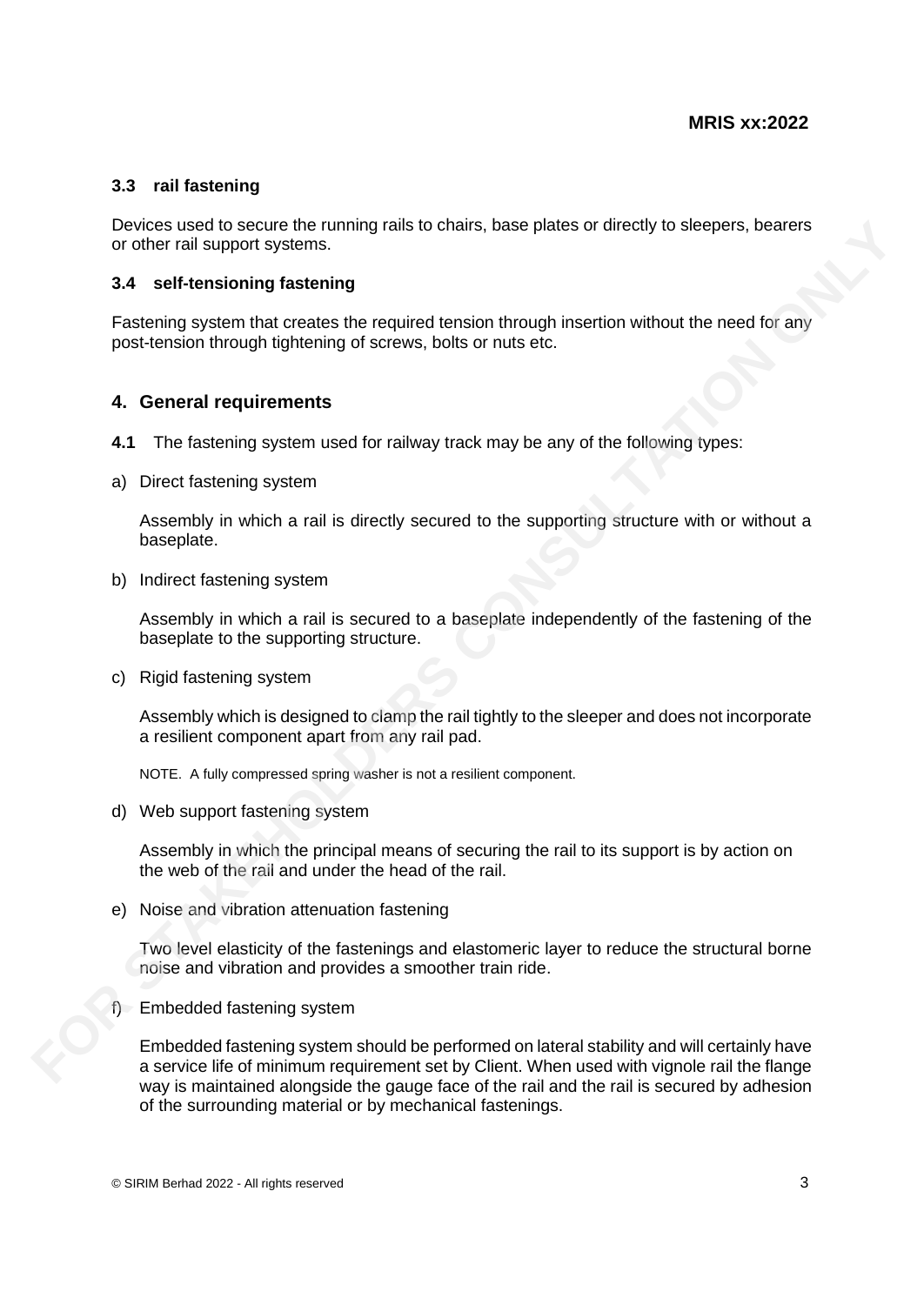**4.2** The category of fastening system shall be in accordance with BS EN 13481-1 as specified in Table 1.

| <b>Track</b><br><b>Category</b> | <b>Typical</b><br>axle load<br>(kN)                                                                                                                                                                              | <b>Maximum</b><br>axle load<br>(kN) | <b>Typical</b><br>curve radius<br>(m) | <b>Minimum</b><br>curve radius<br>(m) | <b>Typical</b><br>maximum<br>speed<br>(km/h) |
|---------------------------------|------------------------------------------------------------------------------------------------------------------------------------------------------------------------------------------------------------------|-------------------------------------|---------------------------------------|---------------------------------------|----------------------------------------------|
| A                               | 100                                                                                                                                                                                                              | 130                                 | 80                                    | 40                                    | 100                                          |
| B                               | 160                                                                                                                                                                                                              | 180                                 | 100                                   | 80                                    | 140                                          |
| C                               | 225                                                                                                                                                                                                              | 260                                 | 400                                   | 150                                   | 250                                          |
| D                               | 180                                                                                                                                                                                                              | 260                                 | 800                                   | 400                                   | any typical<br>maximum<br>speed              |
| E                               | 300                                                                                                                                                                                                              | 350                                 | 200                                   | 150                                   | 200                                          |
| 4.3<br>fastening system:<br>b)  | The following information shall be determined and provided for the procurement of<br>a) category of fastening system (see 4.2);<br>support system (e.g., concrete, steel, composite sleepers, slab track, etc.); |                                     |                                       |                                       |                                              |
| electrical resistance;<br>e)    | c) toe load and deflection of the clip;<br>d) surface hardness of the clip;                                                                                                                                      |                                     |                                       |                                       |                                              |
|                                 | vibration attenuation requirement;                                                                                                                                                                               |                                     |                                       |                                       |                                              |
|                                 | anti-creep requirement;                                                                                                                                                                                          |                                     |                                       |                                       |                                              |
| f<br>g)                         | h) clips and cast in components surface protection against corrosion; and                                                                                                                                        |                                     |                                       |                                       |                                              |

**Table 1. Category of fastening system**

- a) category of fastening system (see 4.2);
- b) support system (e.g., concrete, steel, composite sleepers, slab track, etc.);
- c) toe load and deflection of the clip;
- d) surface hardness of the clip;
- e) electrical resistance;
- f) vibration attenuation requirement;
- g) anti-creep requirement;
- h) clips and cast in components surface protection against corrosion; and
- i) rail pad raw material natural rubber, synthetic rubber, or plastics materials such as Highdensity polyethylene (HDPE) or Ethylene vinyl acetate (EVA).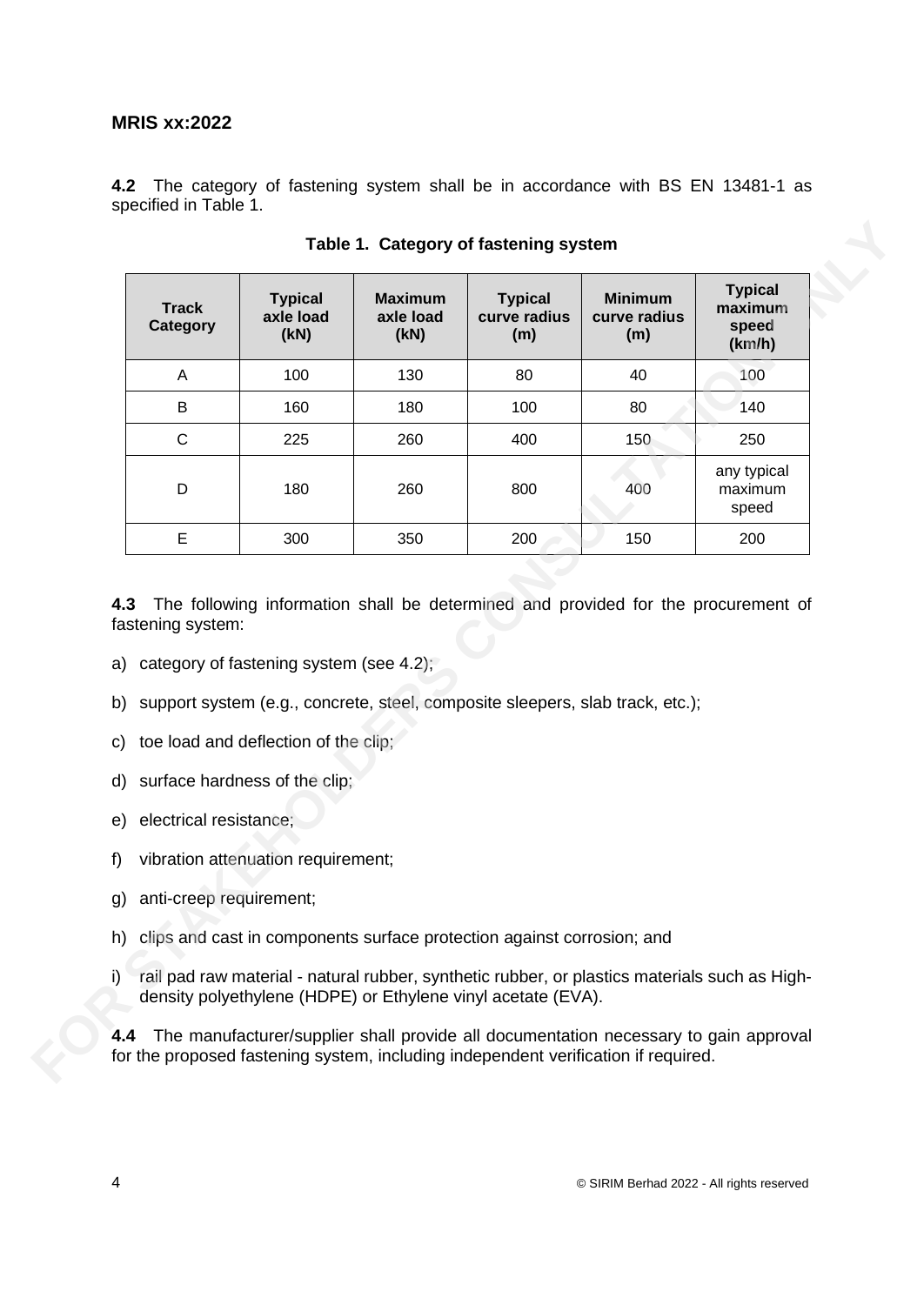**4.5** During operation, the fastening system shall provide and maintain high and constant degree of gauge and rail inclination accuracy within stipulated tolerances.

**4.6** The fastening system shall provide longitudinal stability to resist rail creep, thermal, braking and acceleration forces.

**4.7** The fastening system shall be robust and comply with the performance requirements.

- **4.8** The fastening system should be theft deterrent and vandal resistance.
- **4.9** The rail fastening system may consist of the following:
- a) a self-tensioning, maintenance free type of spring steel clip system that can hold the rail upright to the correct inclination, fix the rail longitudinally by exerting and providing controlled toe load on the foot of the rail via the rail insulator; or
- b) a non-self-tensioning rail fastening system which creates a toe load directly on the foot of the rail through a tension clamp by the tightening of a coach-bolt within the cast-in socket.

**4.10** Fasteners shall be installed, loosened, or withdrawn from the sleepers only with the use of proper tools designated for the type of fastening. Only approved specific tools or supplied/recommended by the manufacturer of the fastening shall be used.

**4.11** Sherardization of fastenings against corrosion and wear, where necessary, shall be in accordance with EN ISO 17688 or other approved or equivalent standards for corrosion resistance coating (e.g., epoxy powder coating). 4.6 The lastening system shall provide longitudinal stability to resist rail creep, thermal,<br>braking and acceleration forces.<br>4.7 The fastening system should be theft deterrent and vandal resistance.<br>4.8 The fastening syst

### **5. Requirements for clips**

**5.1** Clips shall be manufactured from alloy spring steel in accordance with BS EN 10089.

**5.2** Clips shall be corrosion protected by sherardization accordance with EN ISO 17688 or other approved or equivalent standards for corrosion resistance coating (e.g., epoxy powder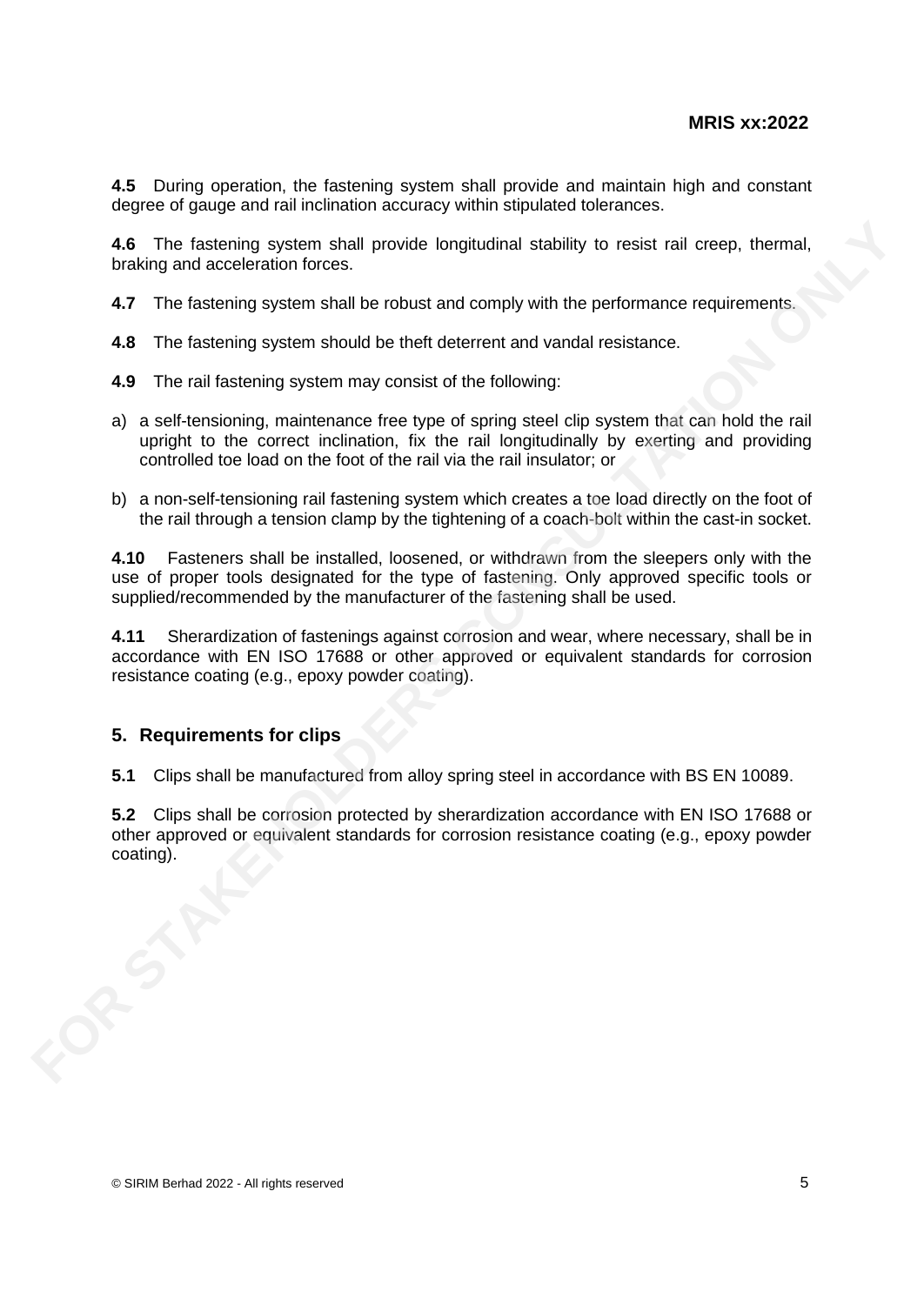### **6. Performance requirements and test methods for fastening systems**

| 6. Performance requirements and test methods for fastening systems<br>BS EN 13481 Parts 1, 2, 3, 4, 5, 7 and 8 shall be used to assess the performance and suitability of fastening systems for use in railway<br>6.1<br>track, as in Table 2: |                                                                                |                                                                          |                                                                   |                                                                                                                                  |                                                                                                                   |                                                                                             |                                |  |
|------------------------------------------------------------------------------------------------------------------------------------------------------------------------------------------------------------------------------------------------|--------------------------------------------------------------------------------|--------------------------------------------------------------------------|-------------------------------------------------------------------|----------------------------------------------------------------------------------------------------------------------------------|-------------------------------------------------------------------------------------------------------------------|---------------------------------------------------------------------------------------------|--------------------------------|--|
|                                                                                                                                                                                                                                                |                                                                                | Table 2. Performance requirements and test methods for fastening systems |                                                                   |                                                                                                                                  |                                                                                                                   |                                                                                             |                                |  |
| Performance<br><b>Requirements</b>                                                                                                                                                                                                             | <b>Fastening</b><br>systems for<br>concrete<br>sleepers<br>(BS EN 13481-<br>2) | <b>Fastening</b><br>systems for<br>wood sleepers<br>(BS EN 13481-<br>3)  | Fastening<br>systems for<br>steel sleepers<br>(BS EN 13481-<br>4) | Fastening<br>systems for<br>slab track with<br>rail on the<br>surface or rail<br>embedded in a<br>channel<br>(BS EN 13481-<br>5) | <b>Special</b><br>fastening<br>systems for<br>switches and<br>crossings and<br>check rails<br>(BS EN 13481-<br>7) | <b>Fastening</b><br>systems for<br>track with<br>heavy axle<br>loads<br>(BS EN 13481-<br>8) | <b>Test Methods</b>            |  |
| Longitudinal rail<br>restraint                                                                                                                                                                                                                 | $\checkmark$                                                                   | $\checkmark$                                                             | ✓                                                                 | ✓                                                                                                                                | $\checkmark$                                                                                                      | $\checkmark$                                                                                | BS EN 13146-1                  |  |
| Torsional<br>resistance                                                                                                                                                                                                                        | $\checkmark$                                                                   | $\checkmark$                                                             | $\sqrt{2}$                                                        | <b>NA</b>                                                                                                                        | $\checkmark$                                                                                                      | $\checkmark$                                                                                | BS EN 13146-2                  |  |
| Attenuation of<br>impact loads                                                                                                                                                                                                                 | $\checkmark$                                                                   | <b>NA</b>                                                                | <b>NA</b>                                                         | <b>NA</b>                                                                                                                        | $\checkmark$                                                                                                      | $\checkmark$                                                                                | BS EN 13146-3                  |  |
| Pad and<br>assembly<br>stiffness                                                                                                                                                                                                               | $\checkmark$                                                                   |                                                                          | $\checkmark$                                                      | $\checkmark$                                                                                                                     | ✓                                                                                                                 | <b>NA</b>                                                                                   | BS EN 13146-8<br>BS EN 13146-9 |  |
| Effect of repeated<br>loading                                                                                                                                                                                                                  | $\checkmark$                                                                   |                                                                          | ✓                                                                 | $\checkmark$                                                                                                                     | $\checkmark$                                                                                                      | $\checkmark$                                                                                | BS EN 13146-4                  |  |
|                                                                                                                                                                                                                                                | $\frac{1}{2}$                                                                  |                                                                          |                                                                   |                                                                                                                                  |                                                                                                                   |                                                                                             |                                |  |

### **Table 2. Performance requirements and test methods for fastening systems**

©<br>SIRIM Berhad 2022 - All rights reserved

თ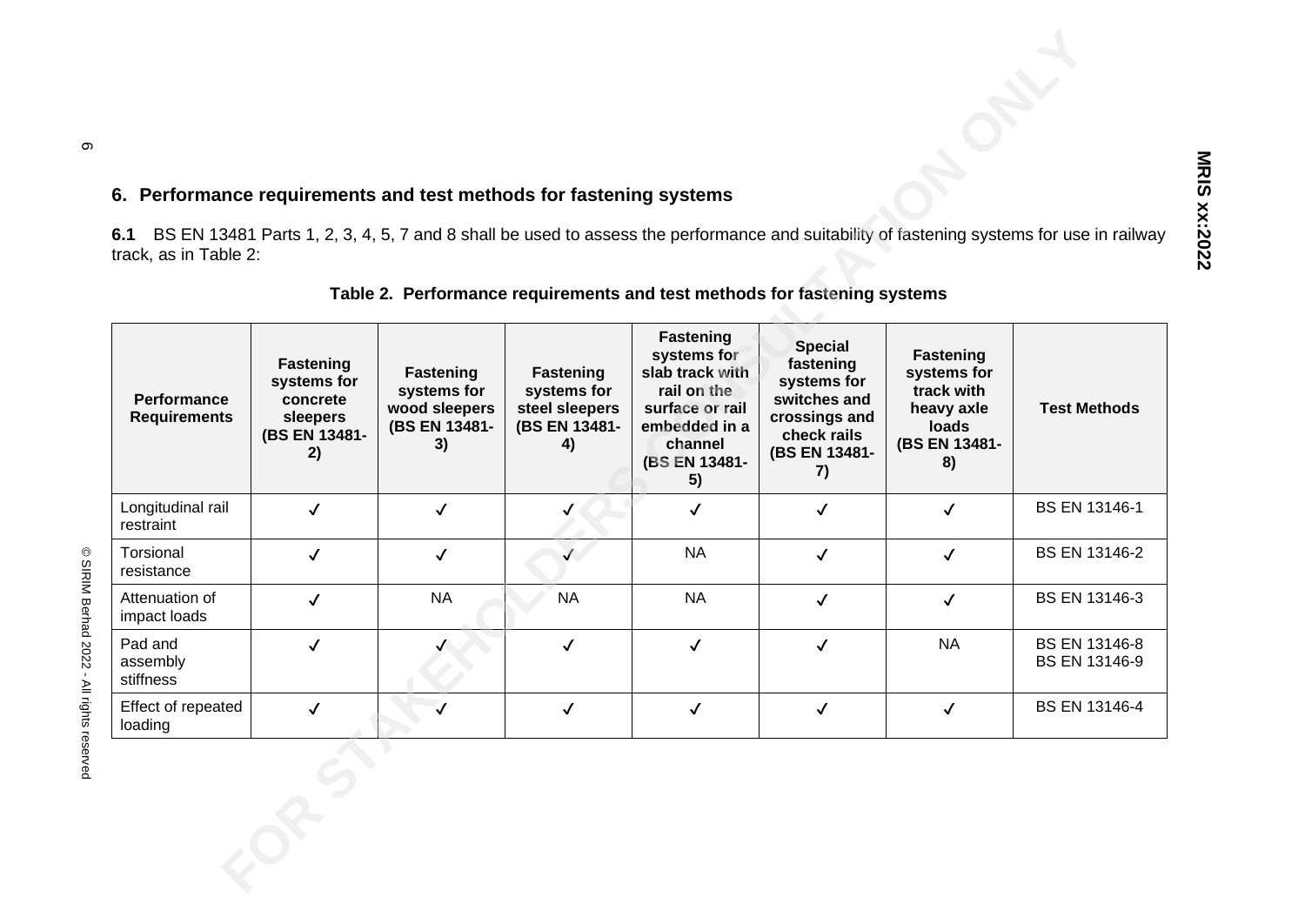| Performance<br><b>Requirements</b>                                | <b>Fastening</b><br>systems for<br>concrete<br>sleepers<br>(BS EN 13481-<br>2) | <b>Fastening</b><br>systems for<br>wood sleepers<br>(BS EN 13481-<br>3) | <b>Fastening</b><br>systems for<br>steel sleepers<br>(BS EN 13481-<br>4) | Table 2. Performance requirements and test methods for fastening systems (continued)<br><b>Fastening</b><br>systems for<br>slab track with<br>rail on the<br>surface or rail<br>embedded in a<br>channel<br>(BS EN 13481-<br>5) | <b>Special</b><br>fastening<br>systems for<br>switches and<br>crossings and<br>check rails<br>(BS EN 13481-<br>7) | <b>Fastening</b><br>systems for<br>track with<br>heavy axle<br>loads<br>(BS EN 13481-<br>8) | <b>Test Methods</b>                                                                                                        |
|-------------------------------------------------------------------|--------------------------------------------------------------------------------|-------------------------------------------------------------------------|--------------------------------------------------------------------------|---------------------------------------------------------------------------------------------------------------------------------------------------------------------------------------------------------------------------------|-------------------------------------------------------------------------------------------------------------------|---------------------------------------------------------------------------------------------|----------------------------------------------------------------------------------------------------------------------------|
| Electrical<br>resistance                                          | $\checkmark$                                                                   | <b>NA</b>                                                               | $\checkmark$                                                             |                                                                                                                                                                                                                                 | $\checkmark$                                                                                                      | $\checkmark$                                                                                | BS EN 13146-5                                                                                                              |
| Effect of<br>exposure to<br>severe<br>environmental<br>conditions | $\checkmark$                                                                   | $\checkmark$                                                            | $\checkmark$                                                             |                                                                                                                                                                                                                                 | $\checkmark$                                                                                                      | $\checkmark$                                                                                | BS EN 13146-6                                                                                                              |
| <b>Dimensions</b>                                                 | $\checkmark$                                                                   | ✓                                                                       |                                                                          | <b>NA</b>                                                                                                                                                                                                                       | <b>NA</b>                                                                                                         | $\checkmark$                                                                                | Refer respective<br><b>BS EN 13481</b><br>standards                                                                        |
| Effect of<br>fastening system<br>tolerances on<br>track gauge     | $\checkmark$                                                                   |                                                                         | $\checkmark$                                                             | $\checkmark$                                                                                                                                                                                                                    | $\checkmark$                                                                                                      | $\checkmark$                                                                                | As per<br>manufacturer's<br>calculation based<br>on design<br>dimension of rail as<br>in BS EN 13674-1<br>or BS EN 13674-4 |
|                                                                   |                                                                                |                                                                         |                                                                          |                                                                                                                                                                                                                                 |                                                                                                                   |                                                                                             |                                                                                                                            |

### **Table 2. Performance requirements and test methods for fastening systems** *(continued)*

**MRIS xx:2022**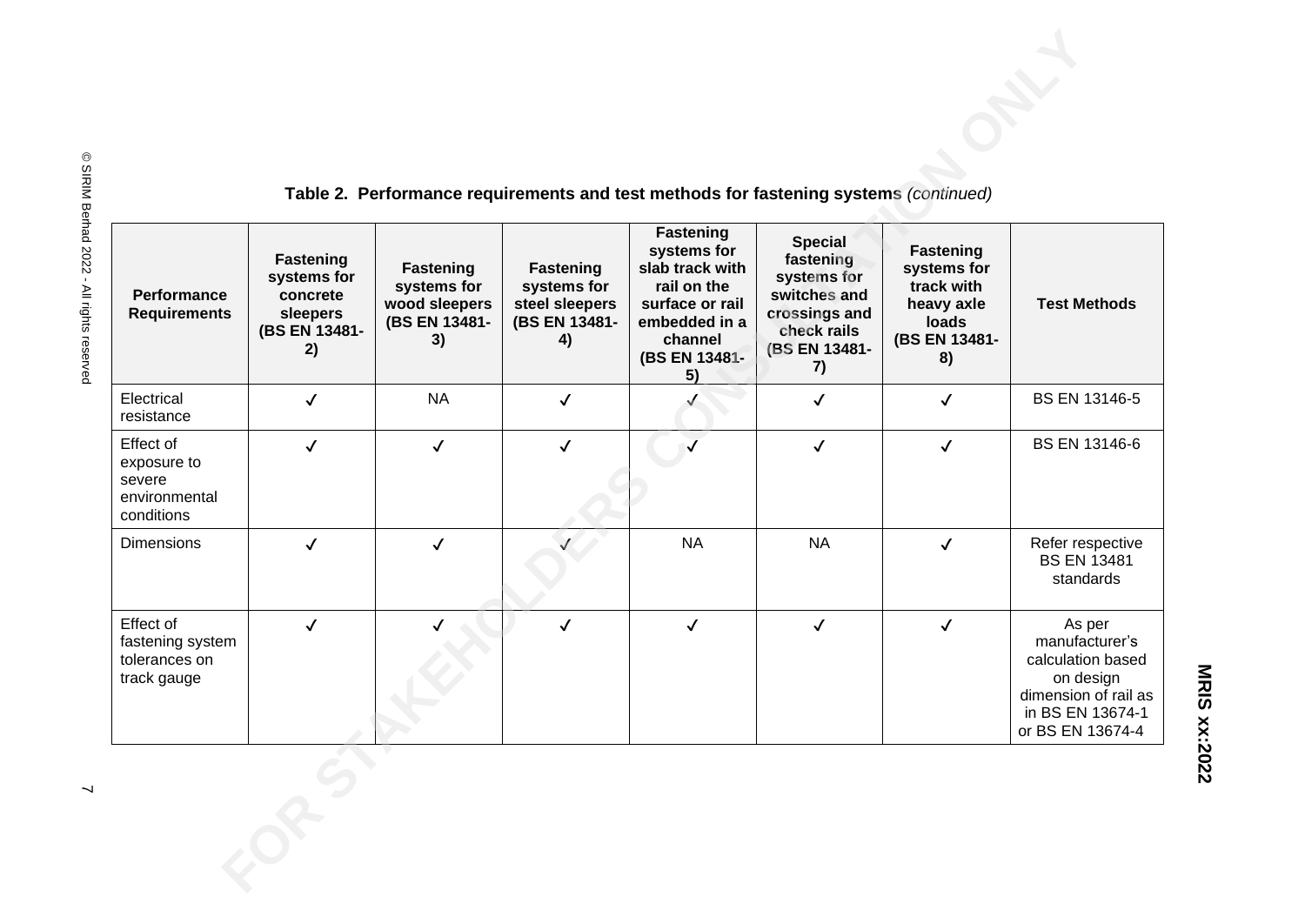### **Table 2. Performance requirements and test methods for fastening systems** *(concluded)*

|                                                                                               |                                                                         |                                                                         |                                                                   | Table 2. Performance requirements and test methods for fastening systems (concluded)                                             |                                                                                                                   |                                                                                      |                                     |  |
|-----------------------------------------------------------------------------------------------|-------------------------------------------------------------------------|-------------------------------------------------------------------------|-------------------------------------------------------------------|----------------------------------------------------------------------------------------------------------------------------------|-------------------------------------------------------------------------------------------------------------------|--------------------------------------------------------------------------------------|-------------------------------------|--|
| Performance<br>requirements                                                                   | Fastening<br>systems for<br>concrete<br>sleepers<br>(BS EN 13481-<br>2) | <b>Fastening</b><br>systems for<br>wood sleepers<br>(BS EN 13481-<br>3) | Fastening<br>systems for<br>steel sleepers<br>(BS EN 13481-<br>4) | Fastening<br>systems for<br>slab track with<br>rail on the<br>surface or rail<br>embedded in a<br>channel<br>(BS EN 13481-<br>5) | <b>Special</b><br>fastening<br>systems for<br>switches and<br>crossings and<br>check rails<br>(BS EN 13481-<br>7) | Fastening<br>systems for<br>track with<br>heavy axle<br>loads<br>(BS EN 13481-<br>8) | <b>Test Methods</b>                 |  |
| Clamping force                                                                                | $\checkmark$                                                            | $\checkmark$                                                            | $\checkmark$                                                      | <b>NA</b>                                                                                                                        | $\checkmark$                                                                                                      | $\checkmark$                                                                         | BS EN 13146-7                       |  |
| Cast-in and<br>glued-in fastening<br>components                                               | $\checkmark$                                                            | <b>NA</b>                                                               | <b>NA</b>                                                         |                                                                                                                                  | $\checkmark$                                                                                                      | $\checkmark$                                                                         | BS EN 13146-10                      |  |
| In-service testing                                                                            | $\checkmark$                                                            | $\checkmark$                                                            | $\checkmark$                                                      | $\checkmark$                                                                                                                     | $\checkmark$                                                                                                      | $\checkmark$                                                                         | BS EN 13146-8                       |  |
| Attenuation of<br>noise and<br>vibration                                                      | ✓                                                                       | $\checkmark$                                                            |                                                                   | $\checkmark$                                                                                                                     | $\checkmark$                                                                                                      | <b>NA</b>                                                                            | BS EN 13146-9<br><b>BS EN 15461</b> |  |
| √ Detail requirements are specified in the respective BS EN 13481 standards<br><b>.08-512</b> |                                                                         |                                                                         |                                                                   |                                                                                                                                  |                                                                                                                   |                                                                                      |                                     |  |
|                                                                                               |                                                                         |                                                                         |                                                                   |                                                                                                                                  |                                                                                                                   |                                                                                      |                                     |  |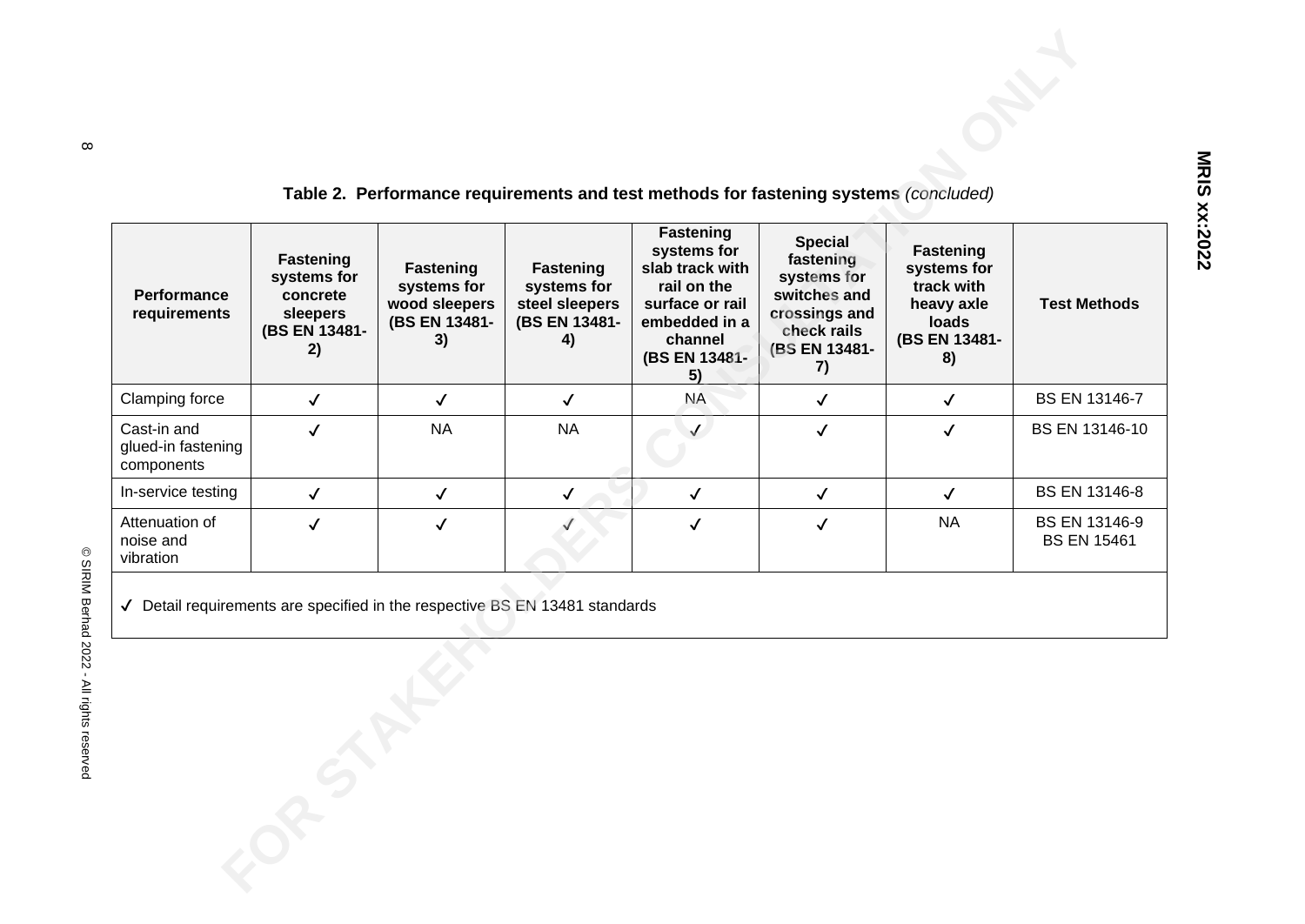### **7. Marking**

Where there is adequate space for legible marking and performance is not affected, each component shall be permanently marked with the following information: Where there is a skequate space for legible marking and performances is not affected, each<br>component shall be permanently marked with the following information:<br>a) the manufacture;<br>b) the year of manufacture; and<br>c) identi

- a) the manufacturer;
- b) the year of manufacture; and
- c) identification marking.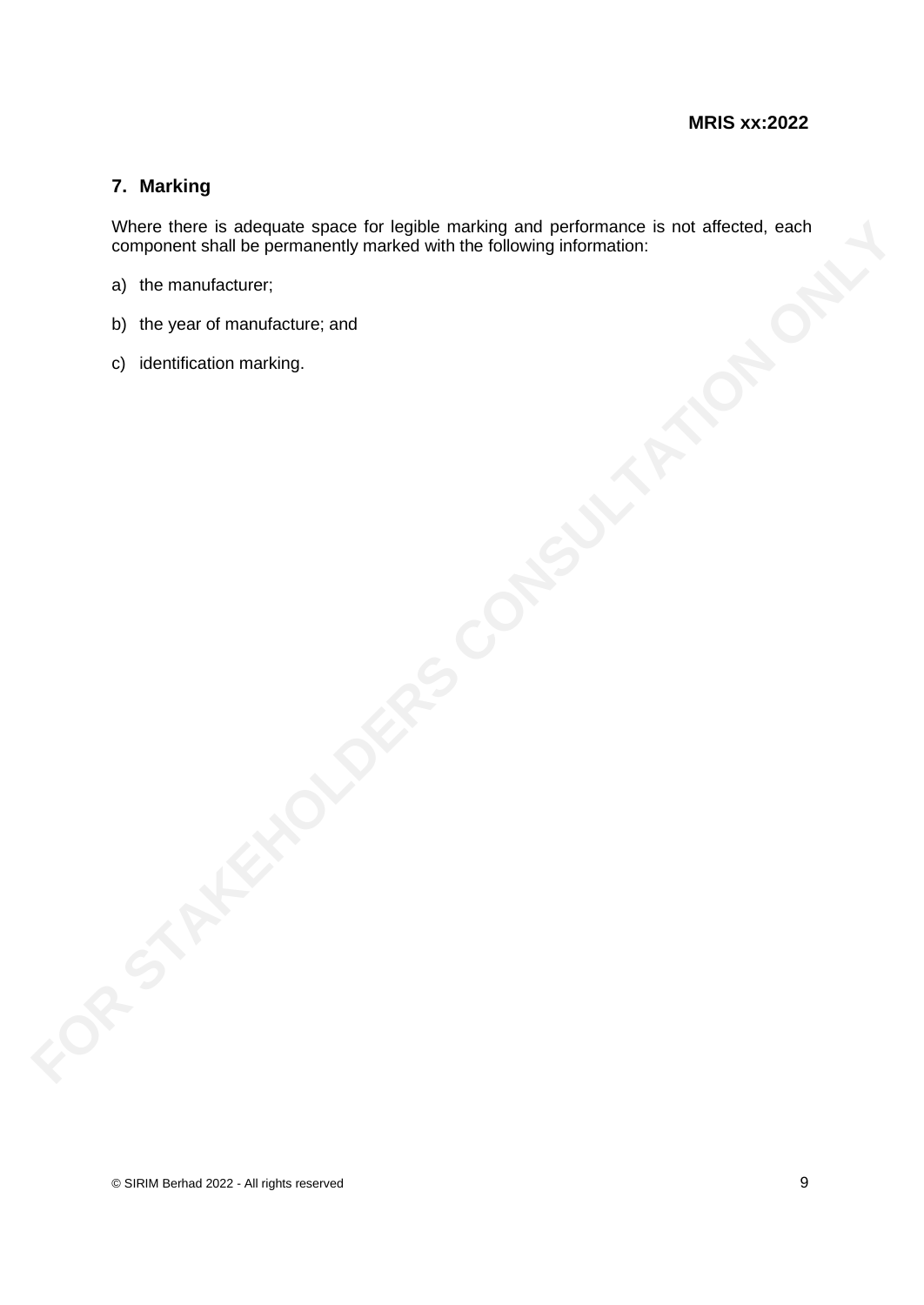### **Bibliography**

- [1] ISO 22074 series, *Railway infrastructure - Rail fastening systems*
- [2] BS EN 13230-1, *Railway applications. Track. Concrete sleepers and bearers. General requirements* EXAMPLE DE SEN 13230-71, *Railway infrastructure - Rail festering systems*<br>
13] BS EN 13230-1, *Railway applications. Track. Concrete sleepers and bearens. General*<br>
13] AS 1085.14, *Railway track material, Part 14: Prestr* 
	-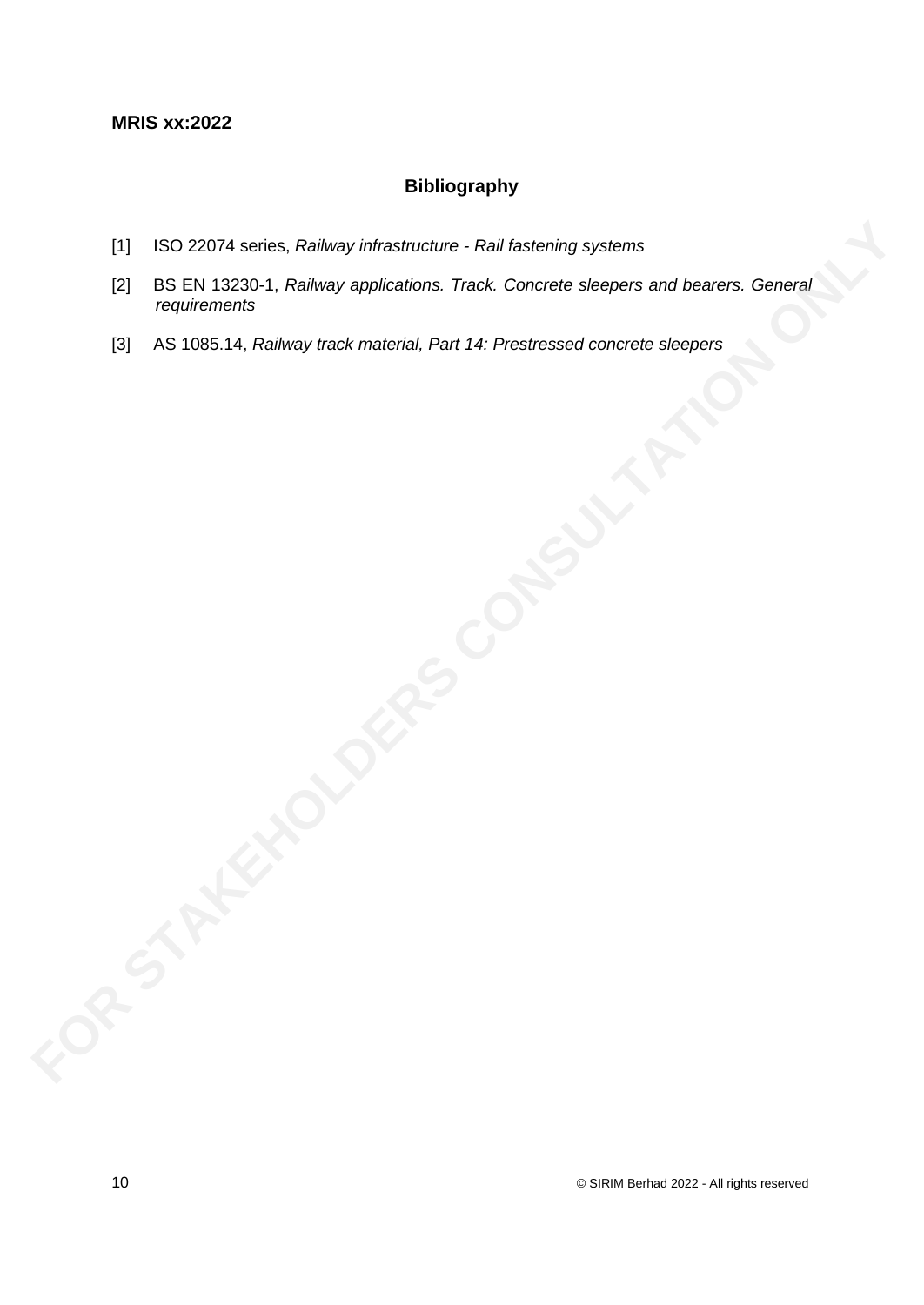### **Acknowledgements**

SIRIM Berhad would like to thank the members of the Working Group on Fasteners and Clips who have contributed their ideas, time and expertise in the development of this standard. SIRIM Berhad would like to thank the members of the Working Group on Fasteners and Clips<br>who have controluded heir ideas, time and experises in the development of this standard.<br>
(Chairman)<br>
Mc Che Muhamad Nasrul Che Mohd

Mr Che Muhamad Nasrul Che Mohd Nashir (Chairman)

Prof. Dr. Azmi Ibrahim (Deputy Chairman)

Ms Salwa Denan (Technical Secretary) SIRIM STS Sdn Bhd

Dr Arvind Hari Narayanan/ Ir. Rajis Othman

Mr Abd Razak Mohamed/ Mr Mohd Afiq Rosli

Mr Mohamad Zamzuri Zan/ Mr Mohd Afiq Zrif Baharom

Mr Azam Mohamad @ Subari/ Mr Mohd Shamsul Zamri Mohd Nor

Agensi Pengangkutan Awam Darat

Universiti Teknologi MARA Faculty Civil Engineering

Mr Uppada Giri Babu **Asia Communication & Electronic Sdn Bhd** 

Mr Zhang Wenjun **China Communications Construction** 

Emrail Sdn Bhd

Keretapi Tanah Melayu Berhad

Mass Rapid Transit Corporation Sdn Bhd

Mr Kesavan Krishnan RC Asia Engineering Sdn Bhd

SIRIM QAS International Sdn Bhd

© SIRIM Berhad 2022 - All rights reserved